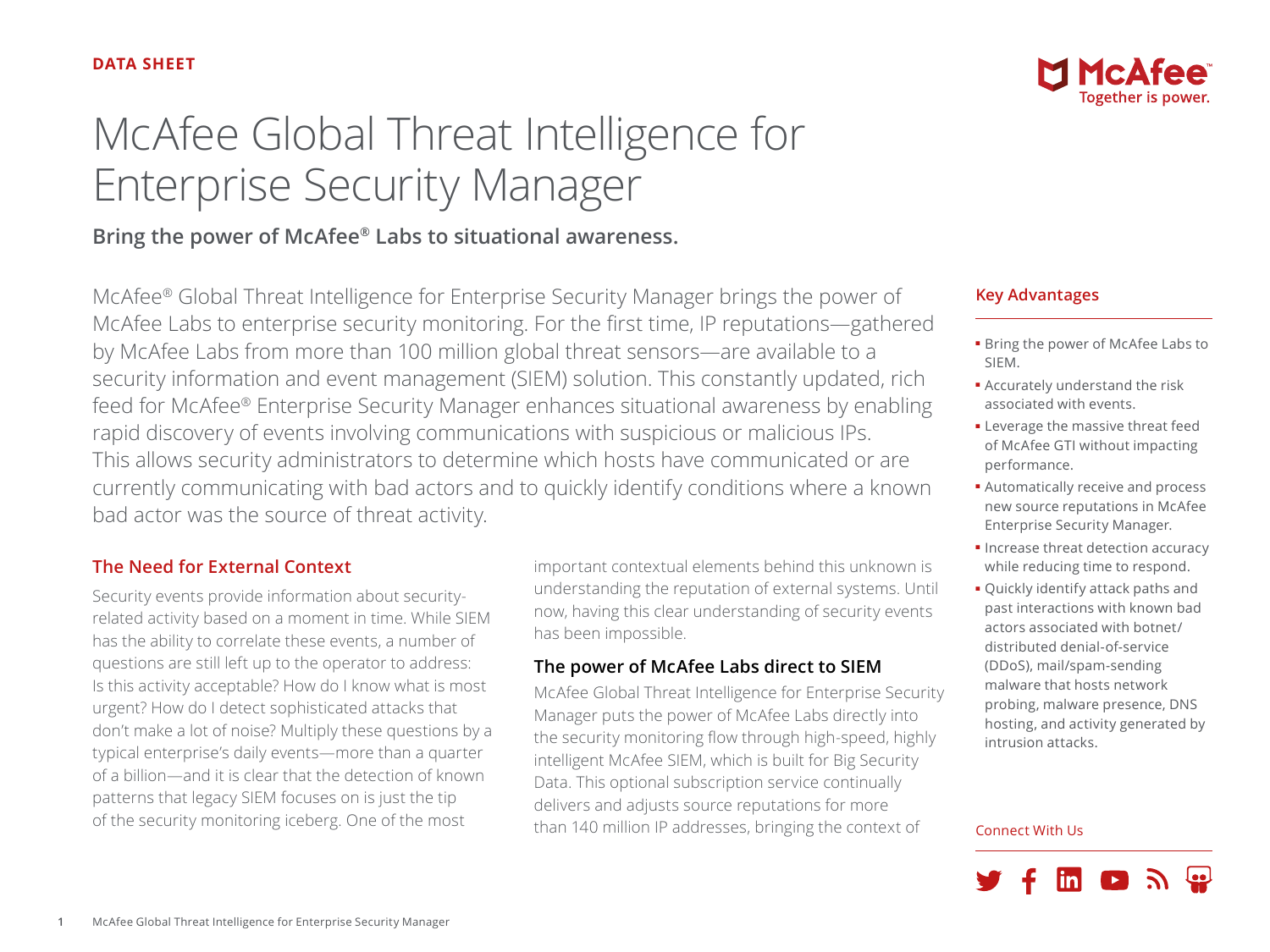#### **DATA SHEET**

external system reputations directly into the security event stream and quickly identifying current and past interactions with known bad actors. McAfee Global Threat Intelligence (GTI) IP reputation is derived from the correlation of threat intelligence from all major threat vectors, leveraging more than 100 million global sensors and more than 500 researchers.

## **Benefits of McAfee Global Threat Intelligence for Enterprise Security Manager**

- **Enhanced protection for the entire network:** McAfee Global Threat Intelligence for Enterprise Security Manager immediately detects when any node on your network is communicating with a suspicious or known bad actor and quickly understands the threat's path.
- **Risk-based prioritization:** IP reputation is automatically incorporated into the McAfee Enterprise Security Manager rule-less risk scoring algorithm, automatically pinpointing the need to respond.
- **24/7 threat monitoring:** McAfee Labs is constantly scouring threat information to detect newly infected and malicious systems—and when those systems have been cleaned—providing organizations with an accurate, up-to-date understanding of the global threat landscape.

#### **Pinpoint malicious activity in real time**

With McAfee Global Threat Intelligence for Enterprise Security Manager, organizations now have the power to understand the IP reputation for any event, including heterogeneous firewalls, intrusion prevention systems, routers, and endpoints. Leveraging McAfee Enterprise Security Manager's dynamic watch list capability, events are automatically associated with the source reputation score, and risk is adjusted. As global threats change, McAfee GTI keeps McAfee Enterprise Security Manager updated, ensuring that servers and systems continually have an accurate reputation score. This not only helps organizations understand risk, but also pinpoints urgent issues in real time, shrinking the incident response time window and providing accurate risk analysis.

## **Find what you didn't know about**

A core strength of McAfee Enterprise Security Manager is the ability to store, retrieve, and perform historical correlation over years' worth of data. Now, with McAfee GTI, security analysts can go back in time, over years' worth of data, to understand interactions with bad actors in the past. This is critical to detecting "low and slow" attacks, repeated activity from botnets, cross-site scripting, and SQL injection attempts.

### **Reduce time to respond**

McAfee GTI integrates seamlessly with McAfee Enterprise Security Manager alarm and alerting mechanisms, ensuring that interactions with known malicious systems gain the attention they deserve.